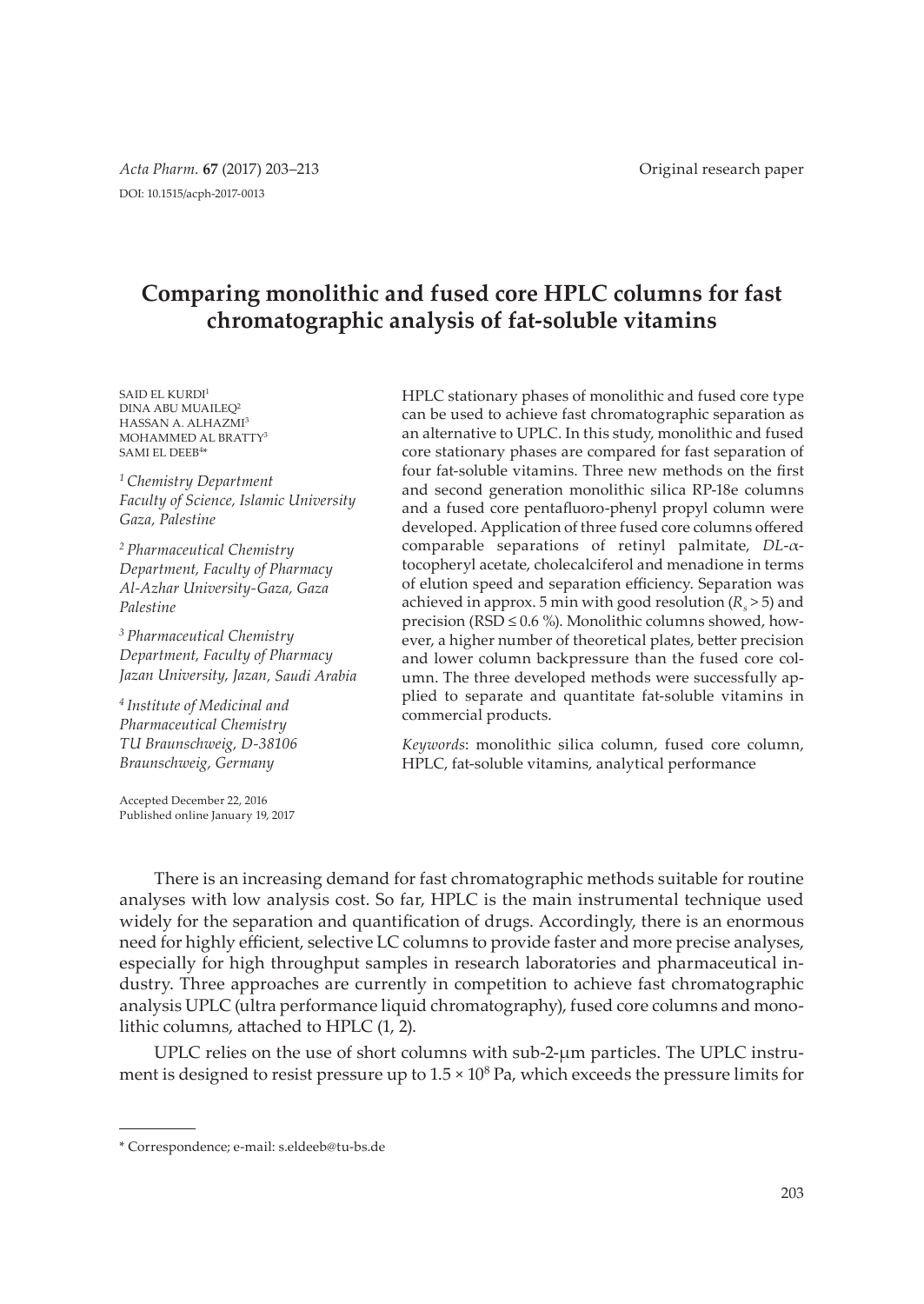conventional HPLC instrumentation. The small particle size stationary phase offers a large surface area, resulting in increased separation efficiency, which allows for the use of a shorter column, thus achieving faster analysis (3). However, the application of this approach requires replacing the conventional HPLC instrument with a new UPLC instrument, which is costly and hence unfavorable to the users.

Another option for fast chromatographic analysis is the use of fused core columns containing particles with a solid non-porous core of 1.7 μm coated with a porous layer of 0.5 μm with a shell volume typically 60–75 % of the particle volume and with a much narrower particle size distribution than that of standard, fully porous particles (4). Such particles, with 9-nm pore size in the porous shell, provide approximately 150 m $^2$  g $^{-1}$  specific surface area (5). They exhibit high efficiency and a short diffusion path of the analyte and faster mass transfer from the mobile phase into and out of the porous layer of the particles than non-porous particles (6). The fused core pentafluoro-phenyl propyl (PFP) stationary phase (Ascentis® Express F5 column) provides a reversed-phase packing with electron-deficient phenyl rings because of electronegative fluorines. This phase retains compounds by forming  $\pi$ - $\pi$  interactions, possible steric interactions with the bonded phase, in addition to polar interactions (6).

A third approach for fast HPLC analysis is the use of monolithic silica stationary phases. The first generation reversed phase monolith (Chromolith Performance® RP 18e) is composed of a continuous piece of porous silica, produced using a sol-gel process leading to rod columns with a bimodal pore structure. The bimodal pore structure shows a special combination of macropores and mesopores; mesopores form a fine porous structure (average pore size 13 nm) and create a large uniform specific surface area (300  $\mathrm{m^{2}\,g^{-1}}$ ) on which adsorption occurs to enable separation. Macropores (average size  $2 \mu m$ ) allow rapid flow of the mobile phase at low pressure. High permeability of the column allows for the use of a high flow rate without development of high backpressure and thus enables fast analysis (1, 7).

The first generation monolithic silica RP-18e columns have been successfully applied in method transfer from conventional particle packed columns or for the development of new fast methods (8–17). Furthermore, application of the flow programming elution mode with monolithic silica RP-18e columns produced ultra-fast methods of just a few seconds with good precision (14, 18, 19). In 2011, the second generation monolith (Chromolith HighResolution<sup>®</sup> RP 18e) became commercially available. This new monolithic column differs from the first generation monolith in pore size, with smaller macropores (1.15 μm) to improve the peak shape (20, 21), and larger mesopores of 15 nm that provide 250  $\mathrm{m^2\,g^{-1}}$ specific surface area to enable even better separation. This type of monolith is characterized by a much more homogeneous porous silica structure than that of the first generation. Some successful applications of the second generation monolith silica RP-18e columns have been already published (22, 23).

Four fat-soluble vitamins (FSVs), namely, menadione (vitamin K3), cholecalciferol (vitamin D3), retinyl palmitate (vitamin A) and *DL*-α-tocopheryl acetate (vitamin E) were selected as a model for the comparative study between the PFP fused core and the two, first and second, monolith silica RP-18e column technologies, regarding separation efficiency, precision and analysis time. These vitamins represent the actual mixture found in a number of different dosage forms, some considered as drugs and others as dietary supplements (24, 25).

This work aims to achieve fast and appropriate methods suitable for large scale analysis to save cost and time.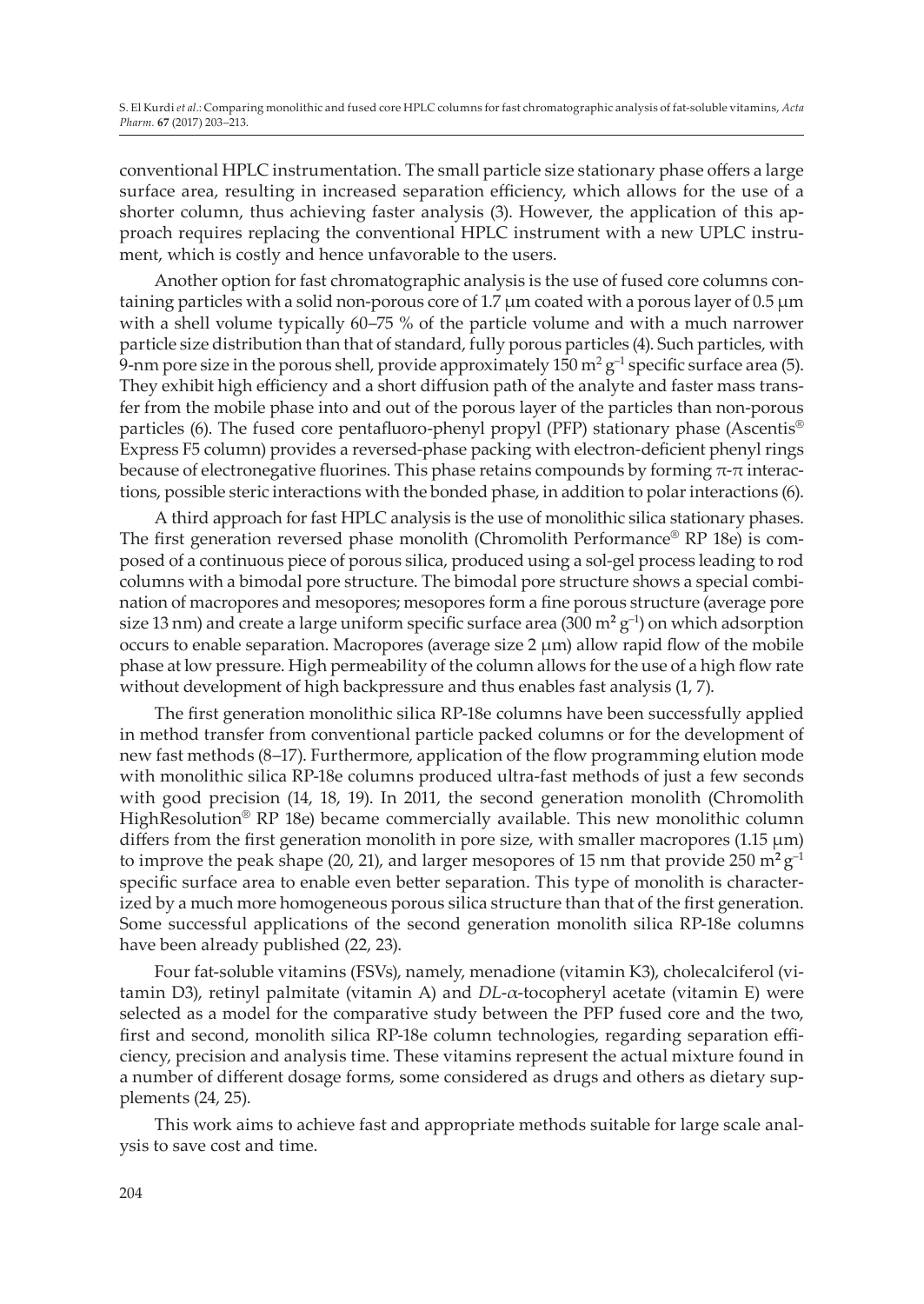#### EXPERIMENTAL

### *Materials*

Acetonitrile and methanol, both HPLC grade, were obtained from LAB-Scan (Poland). Distilled water was produced by GFL (Germany). Menadione standard was obtained from Sigma Aldrich (China), cholecalciferol from Sigma Aldrich (Poland), retinyl palmitate and *DL*-α-tocopheryl acetate are both from Sigma Aldrich (Switzerland). Vitamin E capsules and pediatric drops containing both vitamin D and A, used in this study as application products, were purchased locally.

# *Instruments and software*

LC analysis was carried out using an Agilent 1260 (Agilent Technologies, Germany) equipped with an Agilent 1260 Infinity Quaternary Pump with vacuum degasser (G1311B) and diode array detector (G4212B). The software was Agilent ChemStation B.04.02.

Ascentis<sup>®</sup> Express F5 (2.7 µm, 10 cm  $\times$  4.6 mm) column was purchased from SUPEL-CO, USA, Chromolith® Performance RP-18e (10 cm × 3 mm) and Chromolith® HighResolution RP-18e (10 cm × 4.6 mm) were from Merck KGaA, Germany.

| Parameter                           | Ascentis® Express F5<br>column          |                |        |                     | Chromolith®<br>Performance RP-18e |                |                |                     | Chromolith®<br>HighResolution RP-18e |                |         |        |
|-------------------------------------|-----------------------------------------|----------------|--------|---------------------|-----------------------------------|----------------|----------------|---------------------|--------------------------------------|----------------|---------|--------|
| Mobile phase                        | ACN/MeOH/H <sub>2</sub> O<br>(10:80:10) |                |        | ACN/MeOH<br>(35:65) |                                   |                |                | ACN/MeOH<br>(25:75) |                                      |                |         |        |
| Flow rate $(mL min-1)$              | 1.8                                     |                |        | 1.5                 |                                   |                | $\overline{4}$ |                     |                                      |                |         |        |
| Injection volume $(\mu L)$          | 50                                      |                |        | 50                  |                                   |                | 50             |                     |                                      |                |         |        |
| $R_{\rm c}$<br>(critical peak pair) | $(K3, D3) = 3.82$<br>$(E, A) = 3.1$     |                |        | $(D3, E) = 3.176$   |                                   |                |                | $(D3, E) = 3.37$    |                                      |                |         |        |
| $t_{\rm R}$                         | K <sub>3</sub>                          | D <sub>3</sub> | E      | А                   | K <sub>3</sub>                    | D <sub>3</sub> | E              | А                   | K3                                   | D <sub>3</sub> | E       | A      |
| (min)                               | 0.72                                    | 1.13           | 2.76   | 3.51                | 0.44                              | 1.26           | 1.58           | 4.42                | 0.40                                 | 0.99           | 1.27    | 3.05   |
|                                     | K3                                      | D <sub>3</sub> | E      | A                   | K3                                | D <sub>3</sub> | E              | А                   | K3                                   | D <sub>3</sub> | E       | А      |
| N <sup>a</sup>                      | 908.19                                  | 1130.17        | 2700.9 | 2434.6              | 649.4                             | 2451.45        | 3248.13        | 4263.19             | 650.23                               | 3365.78        | 4547.44 | 6874.4 |
| Run time (min)                      | $\overline{4}$                          |                |        | 5                   |                                   |                | $\overline{4}$ |                     |                                      |                |         |        |
| Column<br>backpressure (Pa)         | $255 \times 10^{5}$                     |                |        |                     | $34.5 \times 10^5$                |                |                |                     | $110 \times 10^{5}$                  |                |         |        |
| Elution order                       | K3, D3, E, A                            |                |        |                     | K3, D3, E, A                      |                |                |                     | K3, D3, E, A                         |                |         |        |
| Symmetry factor                     | K3                                      | D <sub>3</sub> | E      | A                   | K <sub>3</sub>                    | D <sub>3</sub> | E              | А                   | K <sub>3</sub>                       | D <sub>3</sub> | E       | A      |
|                                     | 1.34                                    | 1.37           | 1.28   | 1.63                | 0.91                              | 1.31           | 1.28           | 1.5                 | 0.77                                 | 0.98           | 0.94    | 0.819  |

*Table I. Comparison between the methods developed on three columns*

a Number of theoretical plates per 100 mm column length.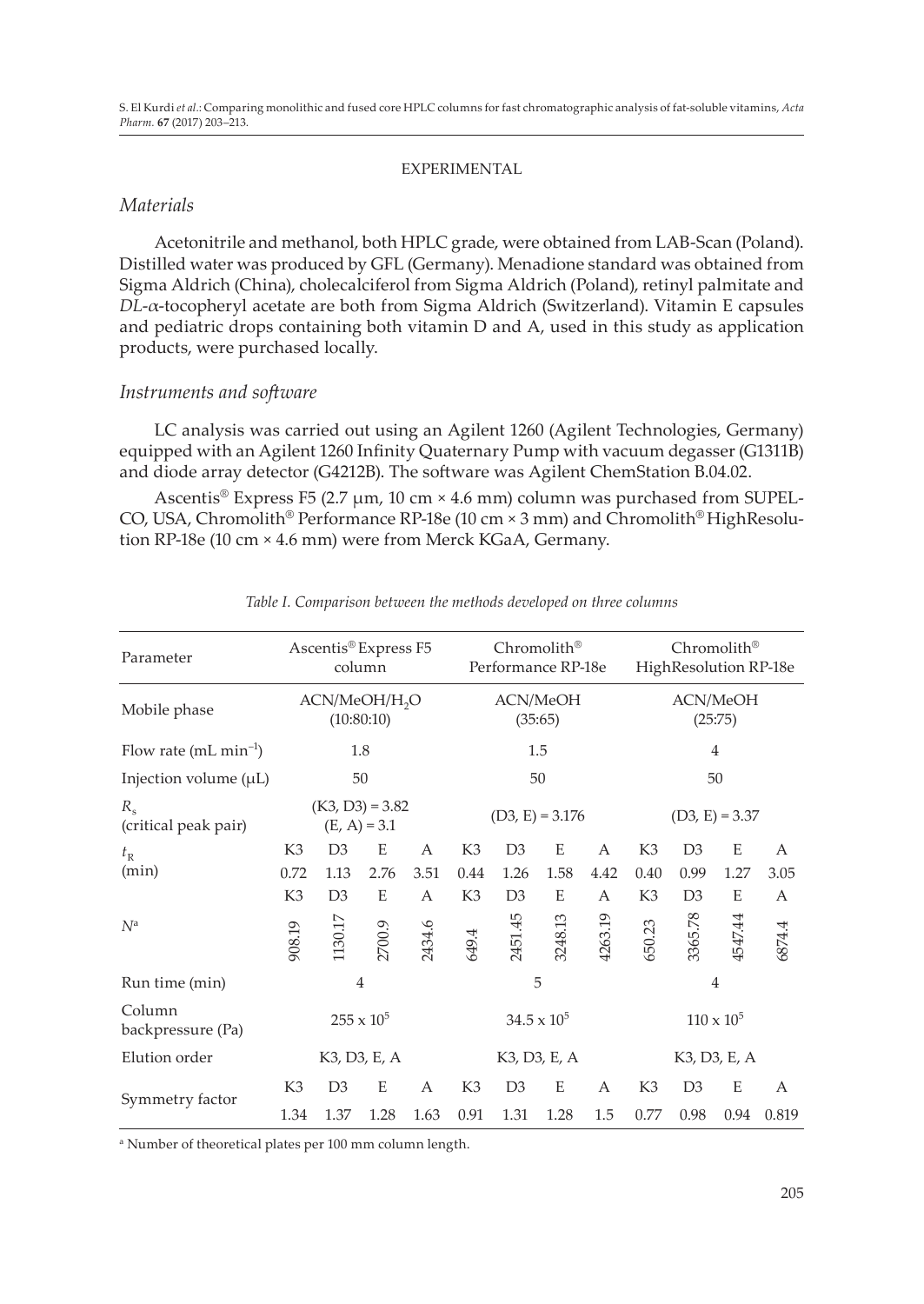## *Chromatographic conditions*

Chromatographic parameters for FSV separation on three columns are summarized in Table I. Wavelength programming was applied in the methods with  $\lambda_{\text{max}}$  of 250 nm for vitamin K3, 254 nm for vitamin D3, 284 nm for vitamin E and 325 nm for vitamin A.

# *Sample preparation and linearity level*

FSV standards were prepared in ACN/MeOH (60:40) diluent in the following concentrations: vitamin K3 (0.04 mg mL<sup>-1</sup>), vitamin D3 (0.1 mg mL<sup>-1</sup>), vitamin E (1 mg mL<sup>-1</sup>) and vitamin A  $(0.5 \text{ mg} \text{ mL}^{-1})$ . Sonication was used when required. FSV stock solutions were wrapped in aluminum foil and stored in refrigerator at  $4.0^{\circ}$ C.

Aliquots of 1.5 mL of vitamin D3 and vitamin K3 and 3.0 mL of vitamin E and 1.0 mL of vitamin A standard solution were mixed and diluted up to 50.0 mL with the diluent to prepare a mixed standard solution. Linearity levels were achieved by subsequent dilution for each standard using the same diluent to get 5 levels for each vitamin.

# *Method validation*

For each vitamin, five concentration levels were injected into 3 replicates on the three columns using the peak area response and concentration values to set calibration curves. Injected volume was 50 μL.

The analyte concentration that provided a signal to noise ratio (*S*/*N*) of < 3 was considered as *LOD* and the analyte concentration with (*S/N*) < 10 was considered as *LOQ* (26).

Method precision on each column was tested. RSD values for retention time  $(t_R)$  and peak area of vitamin K3 (4 μg mL<sup>-1</sup>), D3 (4 μg mL<sup>-1</sup>), E (40 μg mL<sup>-1</sup>) and A (4 μg mL<sup>-1</sup>) on each of the three columns were calculated.

# *Preparation of dosage forms for analysis*

Two different types of vitamin-containing products, vitamin E capsules and pediatric drops containing both vitamin D and A were used for the application of the three newly developed methods. Vitamin E capsule containing 400 mg *DL*-α-tocopheryl acetate was extracted with 50 mL ethanol (HPLC grade, ≥ 99.8 %) by sonication for 5 min, followed by centrifugation and 25x dilution with ACN/MeOH (60:40) to get a concentration of 320  $\mu$ g mL<sup>-1</sup>.

The tested pediatric drops container was labeled to contain cholecalciferol (0.1 mg  $mL^{-1}$ ) and retinyl palmitate (5.5 mg  $mL^{-1}$ ). Samples of these pediatric drops were prepared by diluting 1 mL with ACN/MeOH (60:40) diluent and spiking with 2 mL of 1 mg mL<sup>-1</sup> vitamin D3 standard solution in a 50-mL volumetric flask to get a concentration of 110 μg mL–1 of retinyl palmitate and 42 μg mL–1 of cholecalciferol.

#### RESULTS AND DISCUSSION

Good separation of the four FSVs was achieved in less than 5 min with each of the three tested columns. The three columns gave the same elution order for the four separated FSVs. The chromatographic elution patterns on each of the three columns are shown in Fig. 1.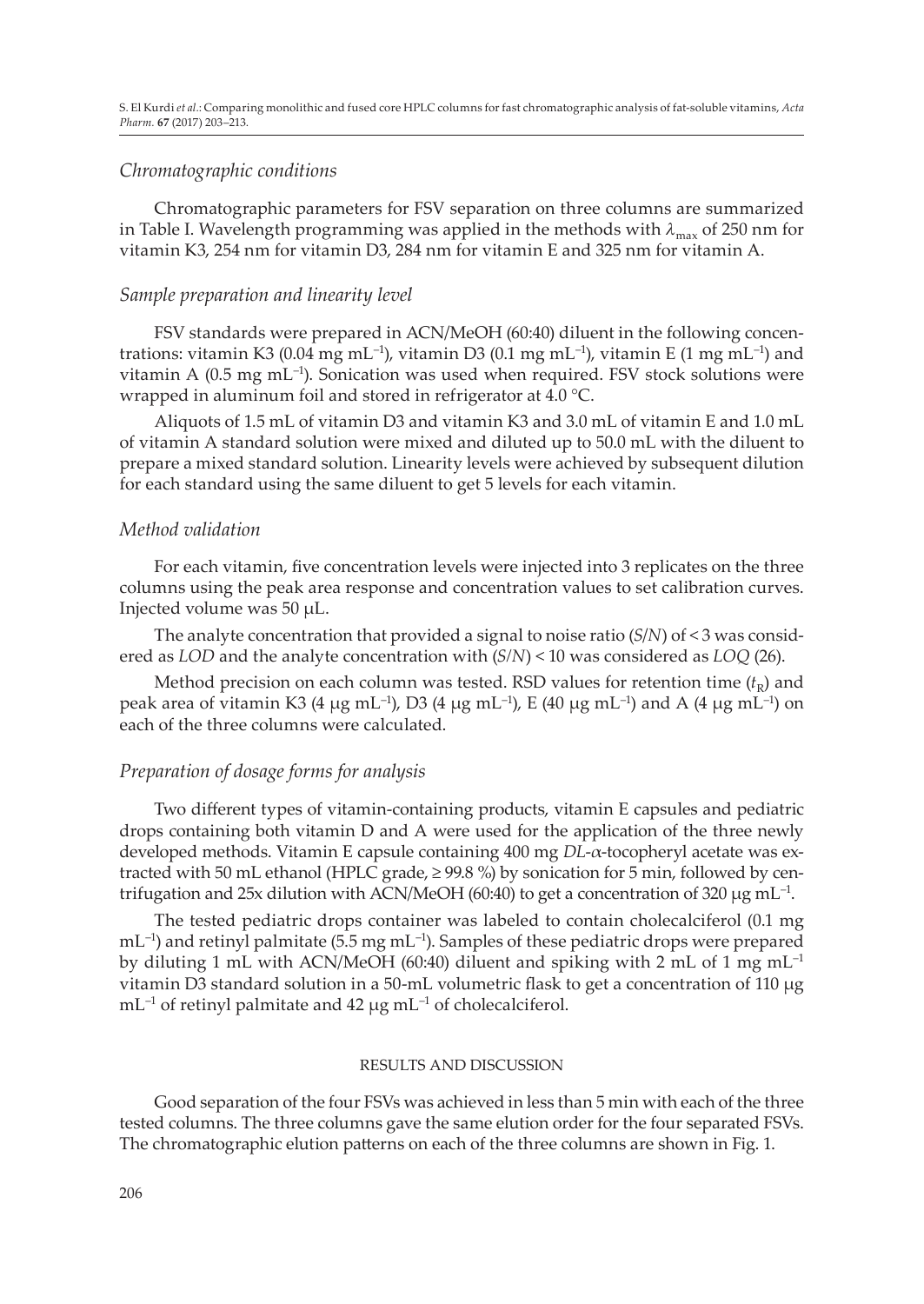S. El Kurdi *et al.*: Comparing monolithic and fused core HPLC columns for fast chromatographic analysis of fat-soluble vitamins, *Acta Pharm.* **67** (2017) 203–213.



Fig. 1. Chromatographic separation of the four FSVs on: a) Ascentis® Express F5 column (2.7 μm, 10 cm × 4.6 mm), mobile phase (ACN/MeOH: H2O, 10:80:10), flow rate: 1.8 mL min–1, wavelength programming (250 nm: 0–0.9 min, 254 nm: 0.9–2 min, 284 nm: 2–3.2 min, 325 nm: 3.2–5 min), b) Chromolith® Performance RP-18e column (10 cm × 3mm), mobile phase (ACN/MeOH, 35:65), flow rate: 1.5 mL min–1, wavelength programming (250 nm: 0–1 min, 254 nm: 1–1.45 min, 284 nm: 1.45–3 min, 325 nm: 3–5 min), c) Chromolith® HighResolution RP-18e (10 cm × 4.6 mm), mobile phase (ACN/MeOH, 25:75), flow rate: 4 mL min–1, wavelength programming (250 nm: 0–0.8 min, 254 nm: 0.8–1.2 min, 284 nm: 1.2–2 min, 3215 nm: 2–4 min).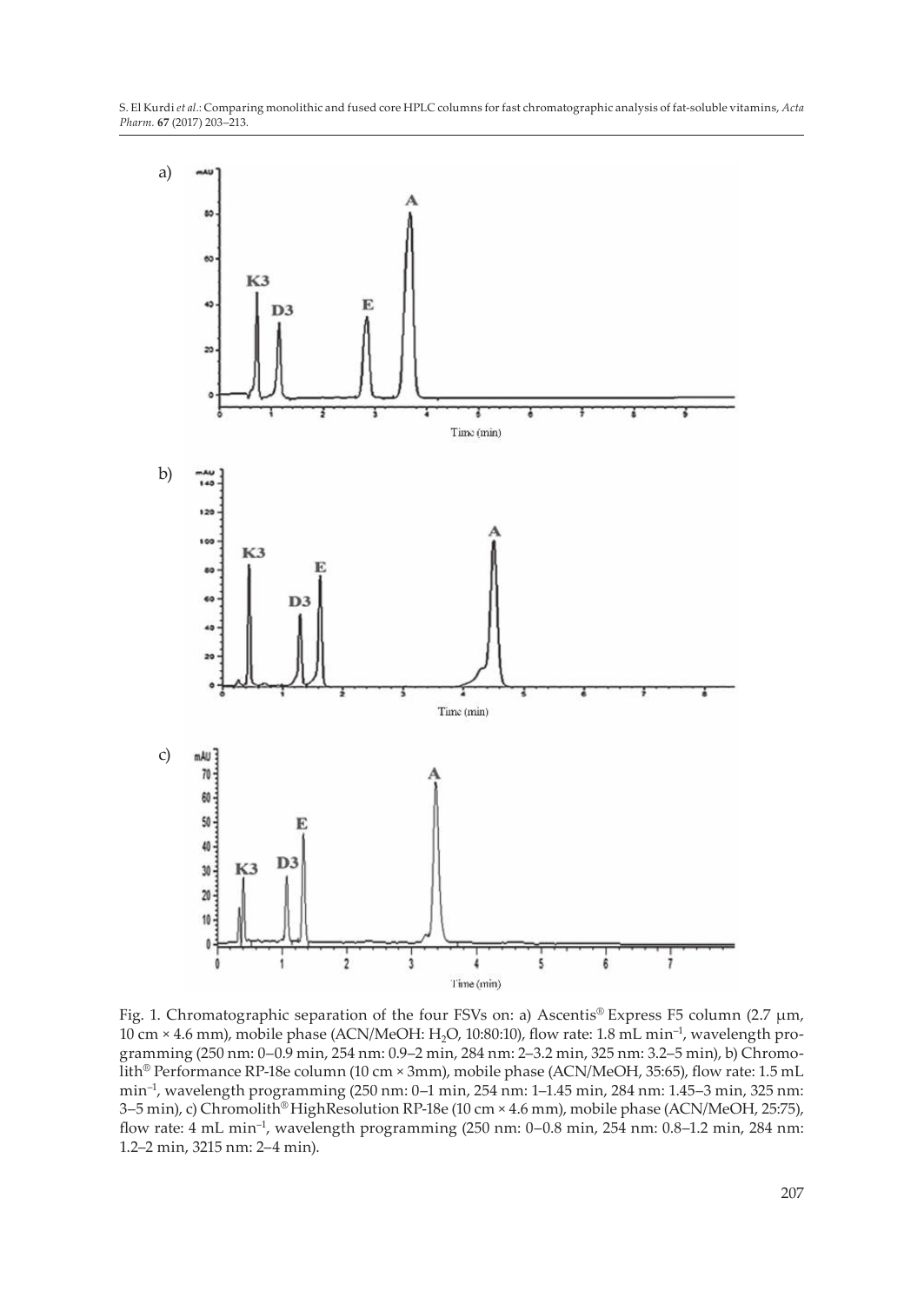S. El Kurdi *et al.*: Comparing monolithic and fused core HPLC columns for fast chromatographic analysis of fat-soluble vitamins, *Acta Pharm.* **67** (2017) 203–213.

# *Method validation*

The methods were shown to be selective for the targeted analytes without peak interferences, where peaks' identity and purity were assured using UV-scan overlay of the diode-array detector. Resolution values (R<sub>s</sub>) between critical peak pairs in the three developed methods exceed 3. All numerical values that compare between the three methods are also listed in Table I.

Regarding robustness, minor changes in organic solvent concentrations were examined during method development, in which separation efficiency was not affected. In this

| Linearity equation     | Concen<br>tration<br>levels <sup>a</sup> | $R^2$  | inearity<br>$\left( \mu g \, \text{mL}^{-1} \right)$<br>range | LOQ                              | <b>LOD</b>                      | Column                                        | Vitamin               |
|------------------------|------------------------------------------|--------|---------------------------------------------------------------|----------------------------------|---------------------------------|-----------------------------------------------|-----------------------|
| $Y = 0.2109g + 14.105$ | 5                                        | 1.0000 | $0.068 - 40$                                                  | 68.0<br>$ng$ mL $^{-1}$          | 20.0<br>$ng \, mL^{-1}$         |                                               | K <sub>3</sub>        |
| $Y = 0.0815g + 72.499$ | 5                                        | 0.9987 | $0.02 - 100$                                                  | 20.0<br>$ng$ mL $^{-1}$          | 6.0<br>$ng \, mL^{-1}$          | F5 column                                     | D <sub>3</sub>        |
| $Y = 0.0075g - 46.383$ | 5                                        | 0.9994 | $11 - 1000$                                                   | 11.0<br>$\mu$ g mL <sup>-1</sup> | 3.4<br>$\mu$ g mL <sup>-1</sup> | Ascentis <sup>®</sup> Express                 | Tocopheryl<br>acetate |
| $Y = 0.132g + 32.427$  | 5                                        | 0.9999 | $0.01 - 150$                                                  | 10.0<br>ng mL <sup>-1</sup>      | 3.0<br>$ng$ mL $^{-1}$          |                                               | Retinyl<br>palmitate  |
| $Y = 0.2465g + 127.42$ | 5                                        | 0.9994 | $0.048 - 40$                                                  | 48.0<br>$ng$ mL $^{-1}$          | 14.4<br>$ng \, mL^{-1}$         |                                               | K3                    |
| $Y = 0.093g - 5.3438$  | 5                                        | 0.9998 | $0.018 - 100$                                                 | 18.0<br>$ng$ mL $^{-1}$          | 5.4<br>$ng \, mL^{-1}$          | RP-18e column                                 | D <sub>3</sub>        |
| $Y = 0.0082g + 1.8091$ | 5                                        | 0.9987 | 9.37-1000                                                     | 9.4<br>$\mu$ g mL <sup>-1</sup>  | 2.8<br>$\mu$ g mL <sup>-1</sup> | Chromolith <sup>®</sup> Performance           | Tocopheryl<br>acetate |
| $Y = 0.1729g + 11.39$  | 5                                        | 0.9999 | $0.009 - 150$                                                 | 9.0<br>ng mL <sup>-1</sup>       | 2.7<br>$ng \, mL^{-1}$          |                                               | Retinyl<br>palmitate  |
| $Y = 0.0874g + 25.077$ | 5                                        | 0.9997 | $0.094 - 40$                                                  | 94.0<br>$ng$ mL $^{-1}$          | 28.0<br>$ng \, mL^{-1}$         |                                               | K <sub>3</sub>        |
| $Y = 0.0335g + 23.479$ | 5                                        | 0.9996 | $0.02 - 100$                                                  | 20.0<br>$ng$ mL $^{-1}$          | 6.0<br>$ng \, mL^{-1}$          |                                               | D <sub>3</sub>        |
| $Y = 0.0032g + 13.763$ | 5                                        | 0.9999 | $11 - 1000$                                                   | 11.0<br>$\mu$ g mL <sup>-1</sup> | 3.3<br>$\mu$ g mL <sup>-1</sup> | Chromolith® HighResolu-<br>tion RP-18e column | Tocopheryl<br>acetate |
| $Y = 0.0627g + 0.9085$ | 5                                        | 1.0000 | $0.011 - 150$                                                 | 11.3<br>$ng$ mL $^{-1}$          | 3.4<br>$ng$ mL $^{-1}$          |                                               | Retinyl<br>palmitate  |

*Table II. LOD, LOQ, and linearity range for FSVs on Ascentis® Express F5, Chromolith® Performance RP-18e and Chromolith® HighResolution RP-18e columns*

 $a_n = 3$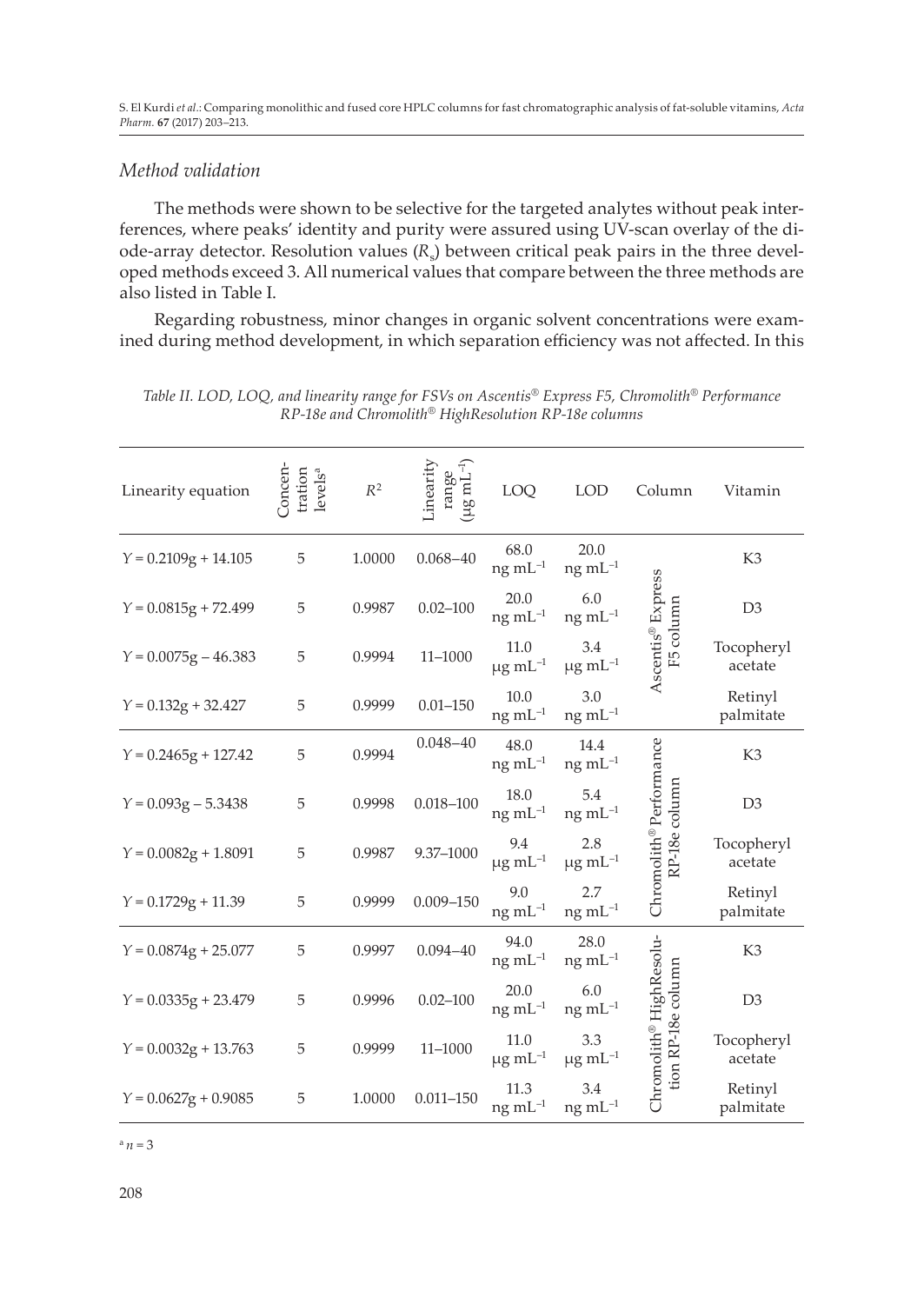study, minor changes in room temperature did not show significant changes in resolution or method selectivity.

*Linearity,* LOD *and* LOQ. – Calibration curves for each vitamin on the three columns were constructed with the regression coefficient and linearity equations over the defined linearity ranges (Table II). The obtained *LOD* and *LOQ* for each vitamin on the three columns are also given in Table II.

It was noticed that FSVs showed higher sensitivity in Chromolith® Performance RP-18. This can be attributed to its lowest operating flow rate and its smaller diameter (3 mm) compared to other columns (4.6 mm). When the column internal diameter is decreased, an increase in sensitivity (2–3 folds) can be expected when injecting the same analyte mass. This is due to increased analyte concentration in the mobile phase (27). The other columns showed comparable values; Chromolith® HR RP-18 and Ascentis® Express F5 still showed good sensitivity and acceptable *LOD* and *LOQ*.

*Precision*. – Graphical presentation of  $t<sub>R</sub>$  and peak area RSD values is given in Fig. 2. All three columns in this study have shown good repeatability with RSD below 1 % and intermediate precision RSD below 2 %.

It is worth noting that Chromolith columns are easier to clean between consecutive runs than fused core columns and this may be a reason for better precision.



Fig. 2. RSD of retention time and peak area for FSVs on Ascentis® Express F5 Chromolith® Performance RP-18e and Chromolith® HighResolution RP-18e columns.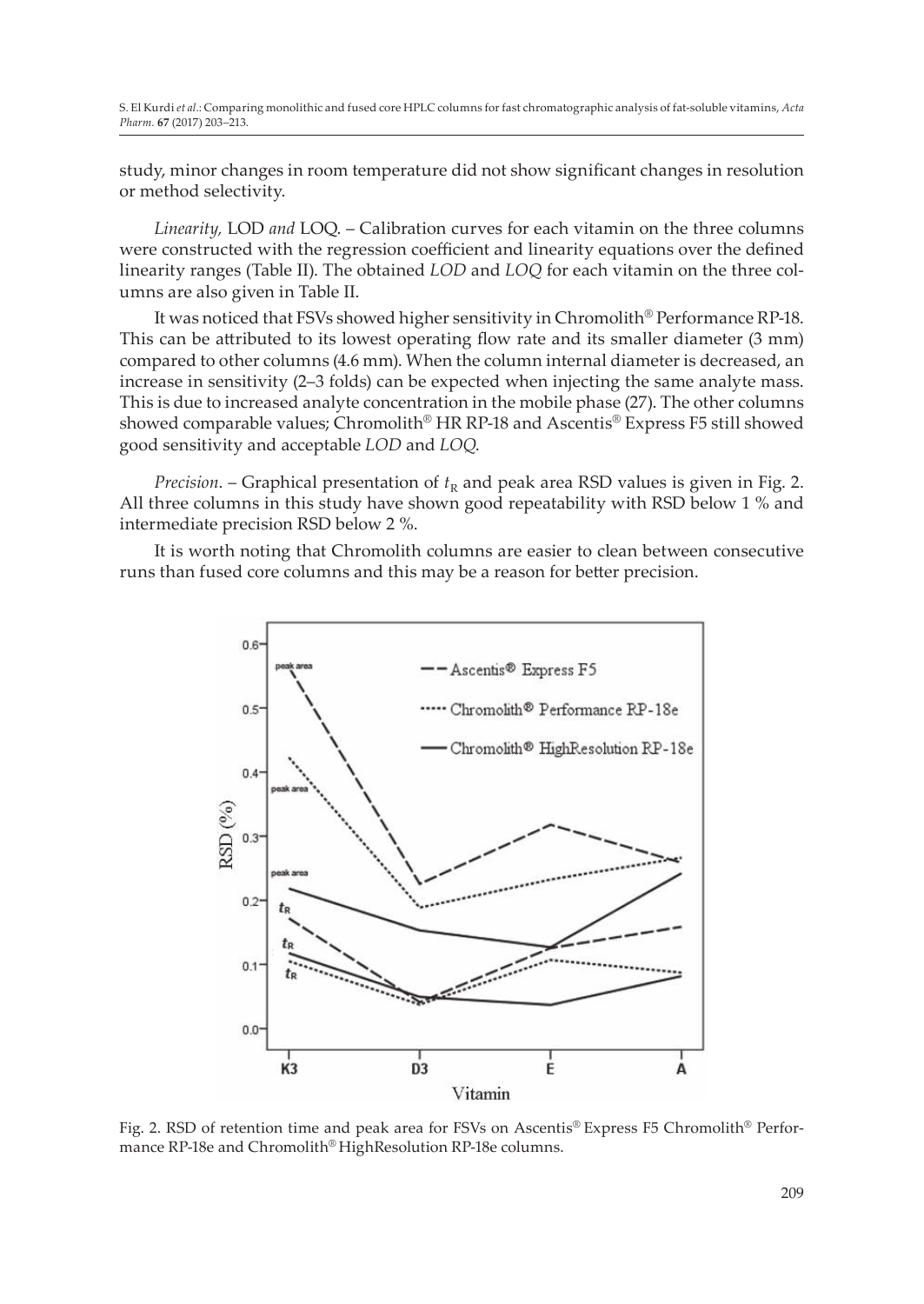## *Monolithic versus fused core columns*

Table I compares three columns in terms of separation efficiency, system backpressure, analysis time and peak symmetry. Monolithic silica RP-18e columns produced much lower system backpressure compared to the fused core column even at higher flow rates, also considering different compositions and viscosities of the mobile phases used in each column. The second generation monolithic RP-18e gave sharper peaks, as seen in Fig. 1c, and slightly better precision values (Fig. 2). On the other hand, the PFP fused core column showed the advantage of consuming less organic mobile phase. The PFP fused core column is claimed to be able to act as a reverse, normal and hydrophilic interaction liquid chromatography (HILIC) phase by controlling the mobile phase composition.

An increase in ACN proportion in the mobile phase was found to decrease retention of FSVs on the PFP fused core column, probably due to competitive  $\pi$ -π interaction of ACN with the solutes and stationary phase (28). The optimal ACN content in the mobile phase was found to be 10 %. This probably indicates that multiple mechanisms affect the separation in this column as both reversed phase and PFP chemistry contribute.

Peak tailing is often measured by the peak asymmetry factor (As); most column manufacturers consider asymmetry factors of 0.9-1.2 acceptable for test compounds. PFP fused core and first generation monolithic columns show slight peak tailing while the second generation monolithic column shows better symmetry values with sharper peaks. However, the Center for Drug Evaluation and Research (CDER) states that the tailing factor equal to or less than 2 is acceptable (29).

In method development on the PFP fused core column, it was first noted that the four FSVs primarily co-eluted in less than 3 minutes when using a pure ACN mobile phase. Good separation was obtained using 10 % ACN and 80 % MeOH in the mobile phase, since methanol participates in H-bonding interaction with the stationary phase and analytes. Water (10 %) was used to slow down elution strength in order to obtain satisfactory resolution between the eluted vitamins (separation was not possible without water in the mobile phase). The mobile phase looks to be HILIC, since it consists of water/organic phase 10:90 with just 10 % ACN. However, the separation of polar compounds on the HILIC stationary phase should, in principle, have an inverse order of elution than that observed by the reversed phase (29), which rejects the idea that the separation mechanism in this method depends only on simple partitioning of analytes on the adsorbed water layer. Instead, the analytes are probably retained in the pentaflouro-phenyl stationary phase by H-bonding,  $\pi$ - $\pi$  interaction, dipole-dipole and charge transfer interaction. It has been noted that retention time increases with the increase of hydrophobic (non-polar) surface area of a compound. Branched chain compounds elute more rapidly than their corresponding linear isomers because of the overall surface area decrease (31). Accordingly, the mostly polar analyte, menadione (K3), eluted first, followed by cholecalciferol (D3), which has a hydroxyl group and branching structure, then tocopheryl acetate (E), which has an ester and ether functional groups and, lastly, retinyl palmitate (A), which has an ester group attached to a long aliphatic side-chain of palmitic acid. This order of elution coincides with the ascending order of the molecular mass and partition coefficient of the four tested FSVs.

Method development on RP monolithic columns was more straightforward than that on PFP fused core columns. The mechanism of separation relies mainly on hydrophobic interactions of analytes with alkyl chains in the stationary phase. Binding of the analyte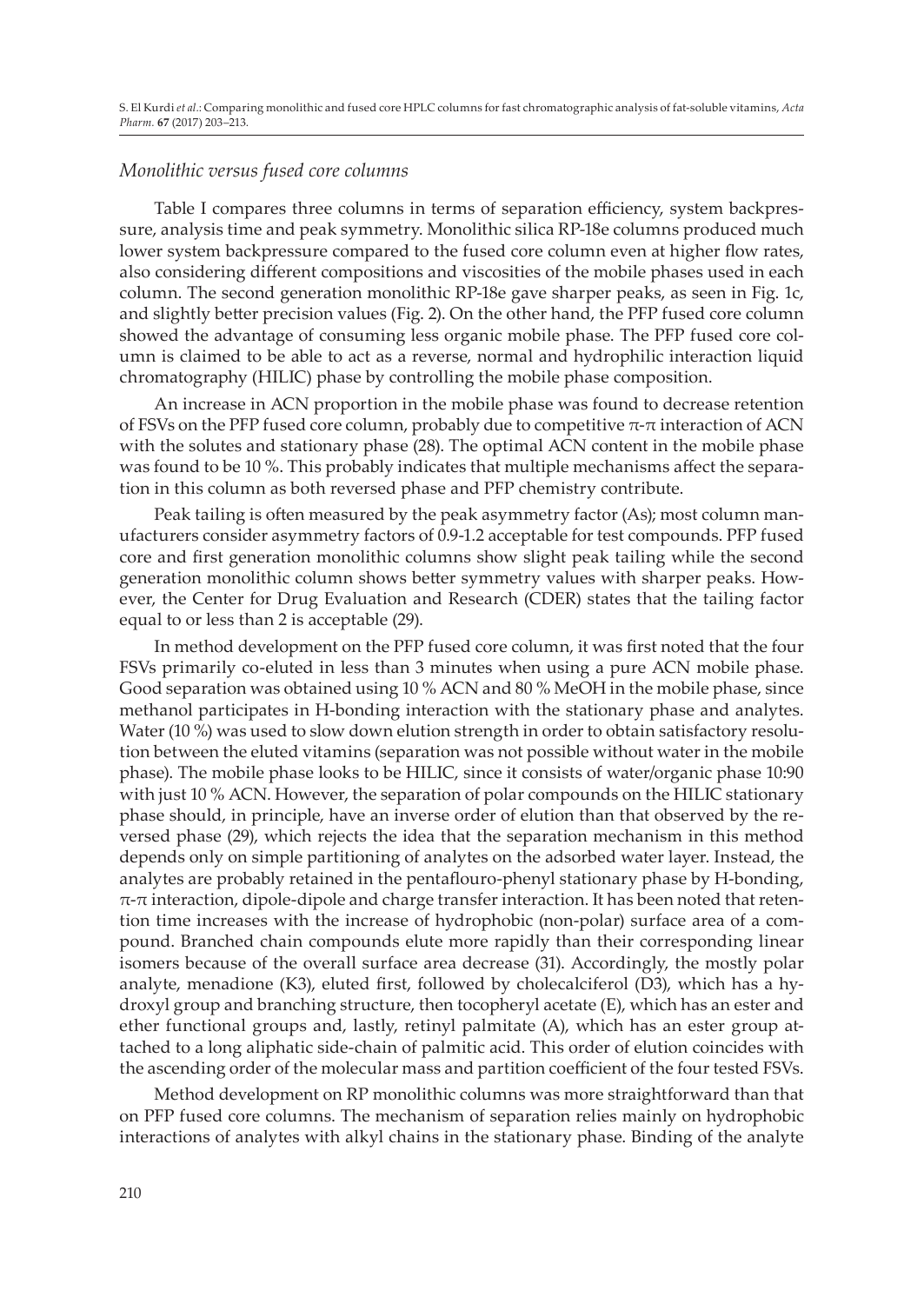| Dosage<br>form  | Vitamin                                | Column                                        | Label mass   | Mass found        |
|-----------------|----------------------------------------|-----------------------------------------------|--------------|-------------------|
| Capsule         | $DL$ - $\alpha$ -tocopheryl<br>acetate | Ascentis® Express F5                          |              | 345.36 mg         |
|                 |                                        | Chromolith <sup>®</sup> Performance RP-18e    | $400$ mg     | 344.83 mg         |
|                 |                                        | Chromolith <sup>®</sup> HighResolution RP-18e |              | 344.12 mg         |
| Pediatric drops | Cholecalciferol                        | Ascentis <sup>®</sup> Express F5              |              | $2089.15 \mu g$   |
|                 |                                        | Chromolith <sup>®</sup> Performance RP-18e    | $2100 \mu g$ | $2089.45 \mu g$   |
|                 |                                        | Chromolith <sup>®</sup> HighResolution RP-18e |              | $2089.05 \,\mu g$ |
|                 | Retinyl palmitate                      | Ascentis <sup>®</sup> Express F5              |              | $5465.00 \mu g$   |
|                 |                                        | Chromolith <sup>®</sup> Performance RP-18e    | $5500 \mu g$ | $5463.00 \mu g$   |
|                 |                                        | Chromolith <sup>®</sup> HighResolution RP-18e |              | $5464.50 \mu g$   |

*Table III. Dosage form analyses on Ascentis® Express F5, Chromolith® Performance RP-18e and Chromolith® HighResolution RP-18e*

to the stationary phase is proportional to the contact surface area around the non-polar segment of the analyte molecule upon association with the ligand on the stationary phase. In this study, a binary mobile phase composed of ACN and MeOH has been used, in which the best proportion of ACN was 35 % on the first generation monolithic RP-18e column and 25 % on the second generation monolithic RP-18e column. The elution order obeys partition coefficient values.

### *Analytical application*

It is well known that the quality of multivitamin products should be controlled to avoid adulteration and to ensure that vitamin concentration does not reach toxic levels, especially for FSVs. As shown in Table III, the same results for each dosage form were obtained by each developed method. Vitamin E capsule assay results were found to be about 86 % while pediatric drops assay showed about 99 % of cholecalciferol and retinyl palmitate, complying with the uniformity of content in dietary supplement oral dosage form requirements (32).

#### **CONCLUSIONS**

Three LC columns, Ascentis® Express F5, Chromolith® Performance RP-18e and Chromolith® HighResolution RP-18e, were applied to compare the fused core and monolithic technologies when applied to the assay of four fat-soluble vitamins mixture.

In this study, three columns were compared with regard to separation efficiency, precision, linearity range, analysis time, system backpressure and elution order. Three simple isocratic HPLC methods were developed on these columns differing in mobile phase composition to provide good, efficient and fast analysis of the four FSVs. The overall analysis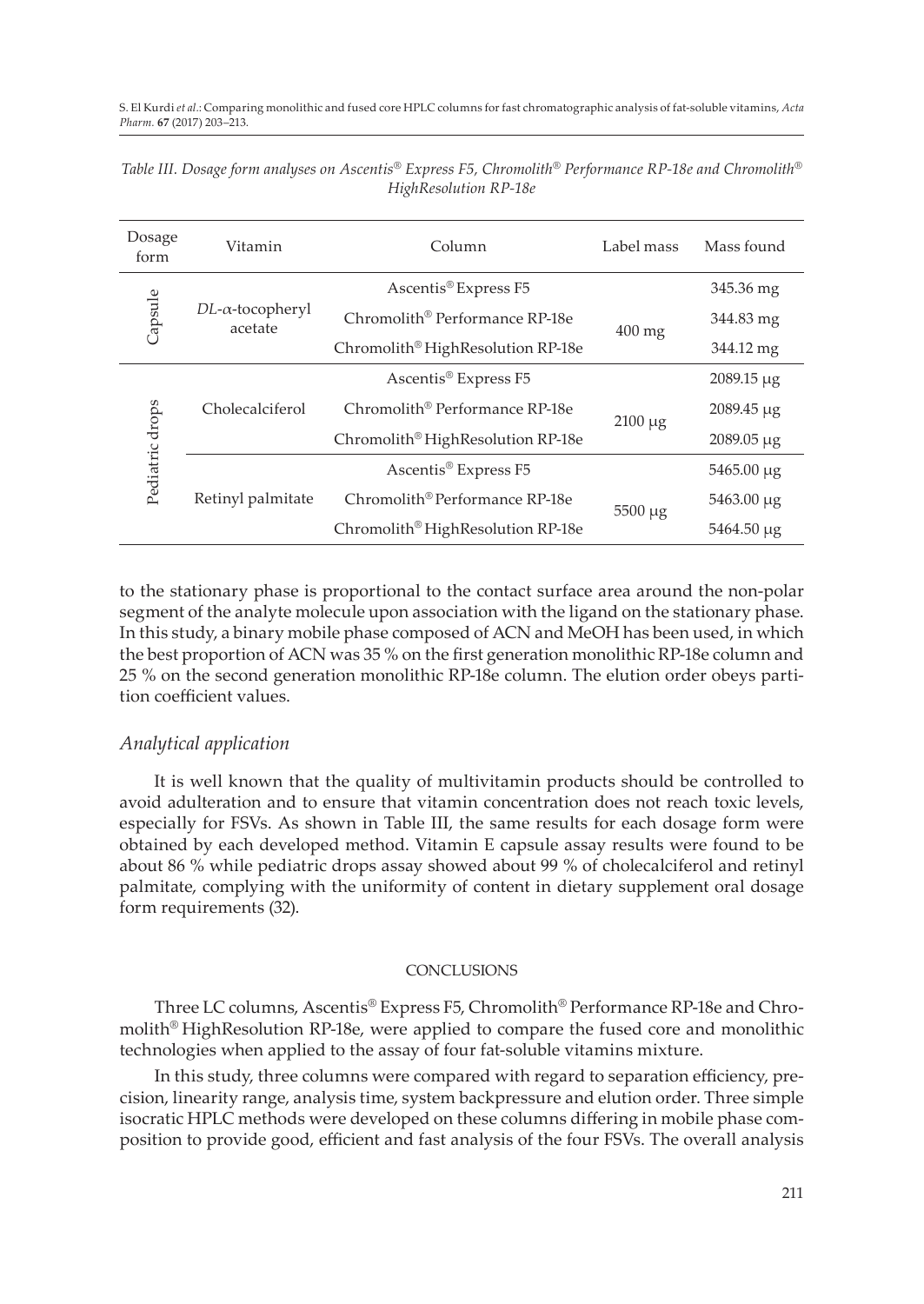time did not exceed 5 min with RSD values below 0.6 % for both retention time and peak area of each vitamin on the three columns. The linear concentration range for the three methods can accommodate various concentrations in dosage forms.

### **REFERENCES**

- 1. B. Kučerová, L. Krčmová, L. Solichova, J. Plíšek and P. Solich, Comparison of a new high-resolution monolithic column with core-shell and fully porous columns for the analysis of retinol and α-tocopherol in human serum and breast milk by ultra-high-performance liquid chromatography, *J. Sep. Sci.* **36** (2013) 2223–2230; DOI: 10.1002/jssc.201300242.
- 2. S. Pous-Torres, J. R. Torres-Lapasió and M. C. García-Álvarez-Coque, Comparison of the performance of Chromolith Performance RP-18e, 1.8μm Zorbax Eclipse XDB-C18 and XTerra MS C18, based on modeling approaches, *Anal. Bioanal. Chem.* **405** (2013) 2219–2231; DOI: 10.1007/s00216-012- 6448-y.
- 3. T. Reddy, G. Balammal and A. Kumar, Ultra performance liquid chromatography: an introduction and review, *Int. J. Pharm. Res. Anal.* **2** (2012) 24–31.
- 4. J. M. Cunliffe and T. D. Maloney, Fused-core particle technology as an alternative to sub-2-mm particles to achieve high separation efficiency with low backpressure, *J. Sep. Sci.* **30** (2007) 3104– 3109; DOI: 10.1002/jssc.200700260.
- 5. J. Kirkland, T. Langlois and J. DeStefano, Fused core particles for HPLC columns, *Am. Lab*. **39**  (2007) 18–21.
- 6. J. J. Salisbury, Fused-core particles: A practical alternative to sub-2 micron particles, *J. Chromatogr. Sci.* **46** (2008) 883–886; DOI: 10.1093/chromsci/46.10.883.
- 7. S. Altmaier and K. Cabrera, Structure and performance of silica-based monolithic HPLC columns, *J. Sep. Sci.* **31** (2008) 2551–2559; DOI: 10.1002/jssc.200800213.
- 8. S. El Deeb, B. N. Ma and R. Gust, Determination of NiII(3-OMe-salophene) in MCF7 and HT29 cancer cell lines using HR-CS-AAS and in serum albumin using LC with monolithic silica, *Microchem. J.* **101** (2012) 24–29; DOI: 10.1016/j.microc.2011.09.013.
- 9. M. Taha, A. Abed and S. El Deep, *Quality Control of Drugs*, in *Monolithic Silicas in Separation Science Concepts, Syntheses, Characterization, Modelling and Applications* (Eds. K. Unger, N. Tanaka and E. Machtejevas), 1<sup>st</sup> ed., Wiley-VCH, Weinheim-Germany 2011, pp. 189–201.
- 10. S. El Deeb, U. Schepers and H. Wätzig, Evaluation of monolithic C18 HPLC columns for the fast analysis of pilocarpine hydrochloride in the presence of its degradation products, *Pharmazie* **61** (2006) 751–756.
- 11. S. El Deeb and H. Wätzig, Performance comparison between monolithic C18 and conventional C18 particle-packed columns in the liquid chromatographic determination of propranolol HCl, *Turk. J. Chem*, **30** (2006) 543–552.
- 12. S. El Deeb, L. Preu and H. Wätzig, A strategy to develop fast RP-HPLC methods using monolithic silica columns, *J. Sep. Sci.* **30** (2007) 1993–2001; DOI: 10.1002/jssc.200700092.
- 13. S. El Deeb, L. Preu and H. Wätzig, Evaluation of monolithic HPLC columns for various pharmaceutical separations: method transfer from conventional phases and batch to batch repeatability, *J. Pharm. Biomed. Anal*. **44** (2007) 85–95; DOI: 10.1016/j.jpba.2007.01.045.
- 14. S. El Deeb, U. Schepers and H. Wätzig, Fast HPLC method for the determination of glimepiride, glibenclamide, and related substances using monolithic column and flow program, *J. Sep. Sci.* **29** (2006) 1571–1577; DOI: 10.1002/jssc.200600056.
- 15. W. S. Khayoon, B. Saad, B. Salleh, N. A. Ismail, N. A. Abdul Manaf and A. A. Latiff, A reversed phase high performance liquid chromatography method for the determination of fumonisins B1